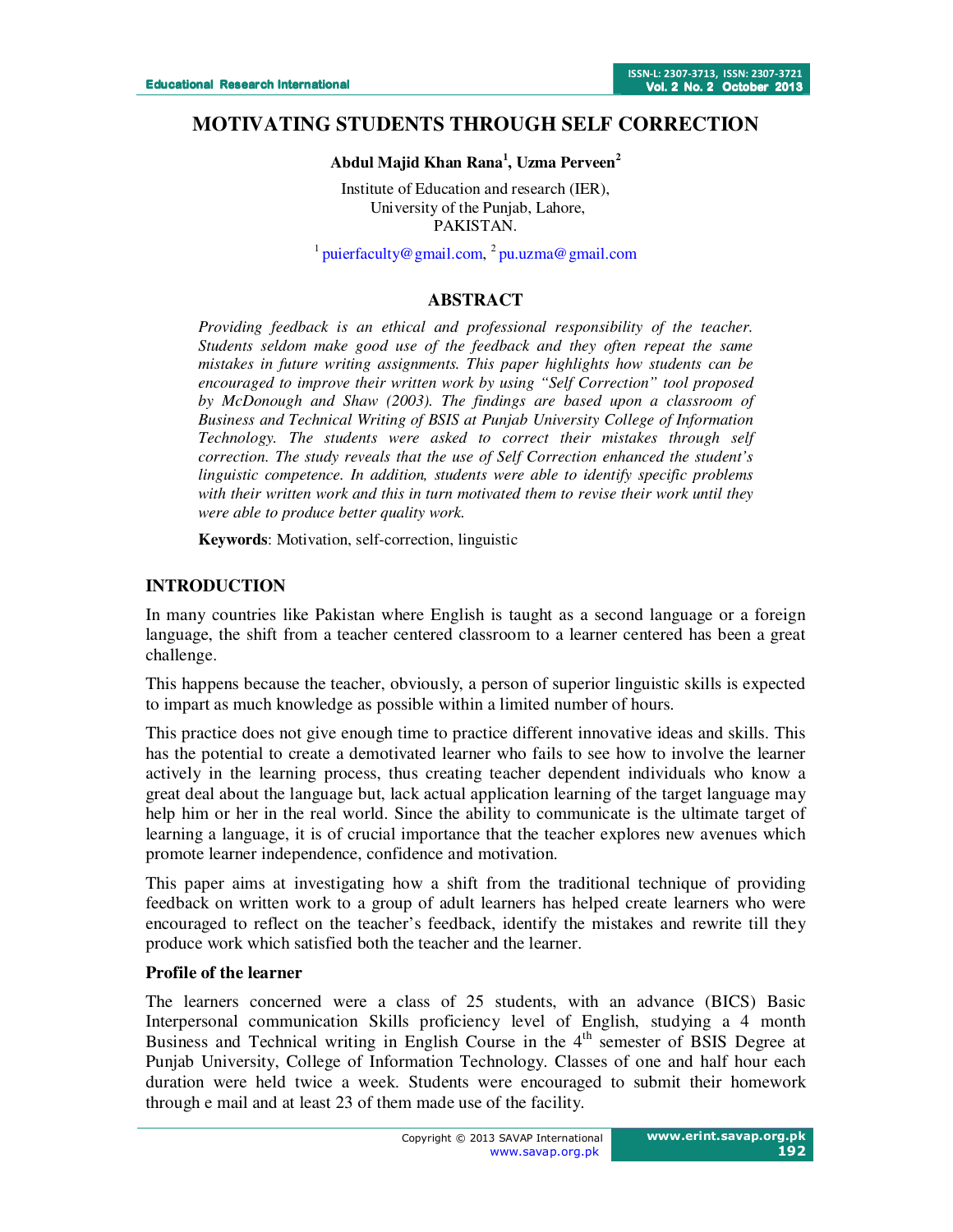### **Role of feedback**

Feedback is widely seen in education as crucial for both encouraging and consolidating learning (Anderson, 1982, Brophy, 1981, Vygotsky, 1972, cited in Highland and Highland, 2006). It is defined as 'information that is given to the learner about his or her performance on a learning task, usually with the objective of improving their performance" (Ur, P. 1996. p.242). Harmer (2001, cited in McDonough and Shaw, 2003, p. 166) 'regards the teacher as a 'motivator' and a 'feedback provider'.

Furthermore, Harmer (2001, cited in McDonough and Shaw, 2003, p. 166) claims that "feedback given to students is formative – concerned with a developmental process – as well as summative – the evaluation of the end product". Thus it can be stated that it is of absolute importance that the teacher motivates the learner by providing continuous feedback on his/her performance which aims at helping the learner become a competent user of the target language. Leki (1991, cited in Hyland & Hyland, 2006) and Schachter (1991, cited in Hyland & Hyland, 2006) claim that ESL learners have less of their self worth invested in L2 writing than L1 writers in their native language. As such, they are not discouraged when mistakes are pointed out to them. In fact, these learners constantly request feedback on their performance.

## **RATIONALE OF THE STUDY**

Though feedback on student work is considered to have "more effect on achievement than any other single factor" (Black and William, 1998 cited in Harmer, 2007), learners, usually are reluctant to spend time rewriting a composition and would prefer to simply put away their corrected work and forget about it. This has been a personal observation of the writer for a considerable period of time. Irrespective of the learners' course of study, gender, age, level of competence or duration of the course, the average learner was rarely motivated to resubmit their written work for better feedback.

This made the writer reflect carefully on the feedback techniques used by him with a view to revising them should the need arise. The technique which had been used previously was one where the teacher identified and corrected the mistakes herself. In other words, the students were given explicit negative feedback in the form of recasts and reformulations.

This obviously provided no opportunity for the learner to do anything other than glance at the already corrected piece of work and tuck it away inside a book or a file. As such, it was strongly felt that there was a need was to change the practice. The next technique employed was to underline or circle the mistakes in their written work. This also failed in achieving the expected result: a motivated learner, who would use the feedback provided to improve his/her, writing skills. This technique, according to them, was beyond their linguistic ability. They found it an extremely daunting task to fathom the type of mistake they had made.

An Alternative - Providing Metalinguistic Feedback to encourage Self Correction

Thus, it was obvious that the learners needed guidance in order to identify the types of mistakes they make. In other words, there was a need to provide metalinguistic cues which provide students the opportunity to understand where the error is. *The teacher's task in this technique is to indicate the mistakes, but not to correct them.* There are various ways of providing metalinguistic cues. For instance, the indication of the mistake can be performed by underlining errors and coding them (T for a wrong tense, SP for a wrong spelling,).

Lyster and Ranta (1997, cited in Lightbown and Spada, 1999, p.106) in one of their studies on feedback in French Immersion classrooms found out that "student uptake was least likely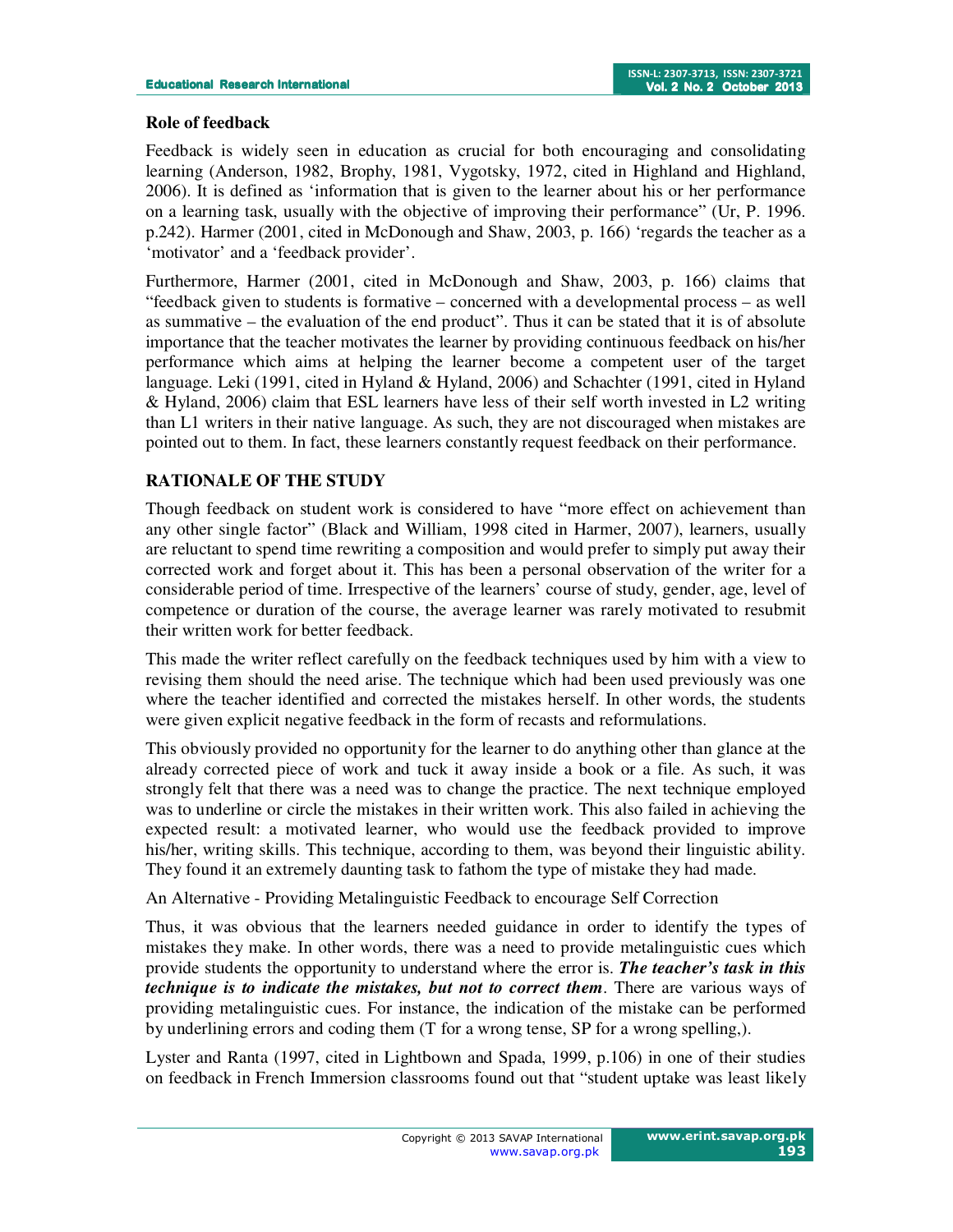to occur after recasts and much more likely to occur when they receive feedback in the form of elicitations, clarification requests, metalinguistic feedback and repetition.

Where this group of students was concerned, in order to enhance comprehension of the feedback provided, they were told that feedback would be given on the following areas of their written work:

- a. Communicative quality
- b. Logical organization
- c. Grammar
- d. Vocabulary
- e. Punctuation and spelling

(Adapted from Writing Profile by Hopkins and Tribble, cited in MacDonough & Shaw, 2003)

Detailed comments and suggestions were made under each of these sections with a view to correcting their syntactic level errors as well as improving other general writing skills, namely, the logical flow of ideas. According to McDonough and Shaw (2003, p. 167), although "the red pen method" employed by the teacher is "inherently negative" there is no reason why feedback should not be positive. Thus, the learners, most of the time, were given feedback on the positive aspects of their writing as well.

# **BENEFITS OF SELF CORRECTION**

Self Correction is believed to instill in the learner feelings of self-sufficiency and success and provide them with the opportunity to take a more active role in their own learning. In fact, self correction and re-writing helps weak students away from dependency on the teacher for correction. Although the teacher is available to help the learner whenever the need arises, the learner is encouraged to work out how the mistake can be rectified using the metalinguistic cues provided. This can actually boost the level of confidence of the learner especially when they compare their rewritten work with the original.

Learners appreciate individualized comments since it enables them to understand what their strengths and weaknesses are. Thus, the teacher also gets the opportunity to understand the individual learner's abilities through the use of this technique. When a particular mistake recurs in a learner's work, the teacher is able to prescribe remedial action.

## **The Outcome**

Taking all these into consideration, the learners were advised on the importance of regular homework submission. It has been a common observation that the learners in Business and Technical writing courses are more motivated than the other courses because of the growing global Economic, Business and English language needs s. Hence, the majority would faithfully do the homework regularly. However, resubmissions have never been a practice, most probably because, as mentioned above, either the work has already been corrected or the feedback given was beyond their comprehension.

Before the learners submitted their written work they were told how they would be given feedback and what they were expected to do once the feedback was received. How they could use feedback to further enhance their written work was discussed in great detail.

When the learners submitted their work, detailed comments were made and guidance was provided to help them understand the types of mistakes. The feedback they received was not conclusive and silently demanded some kind of action from the learner. A majority of the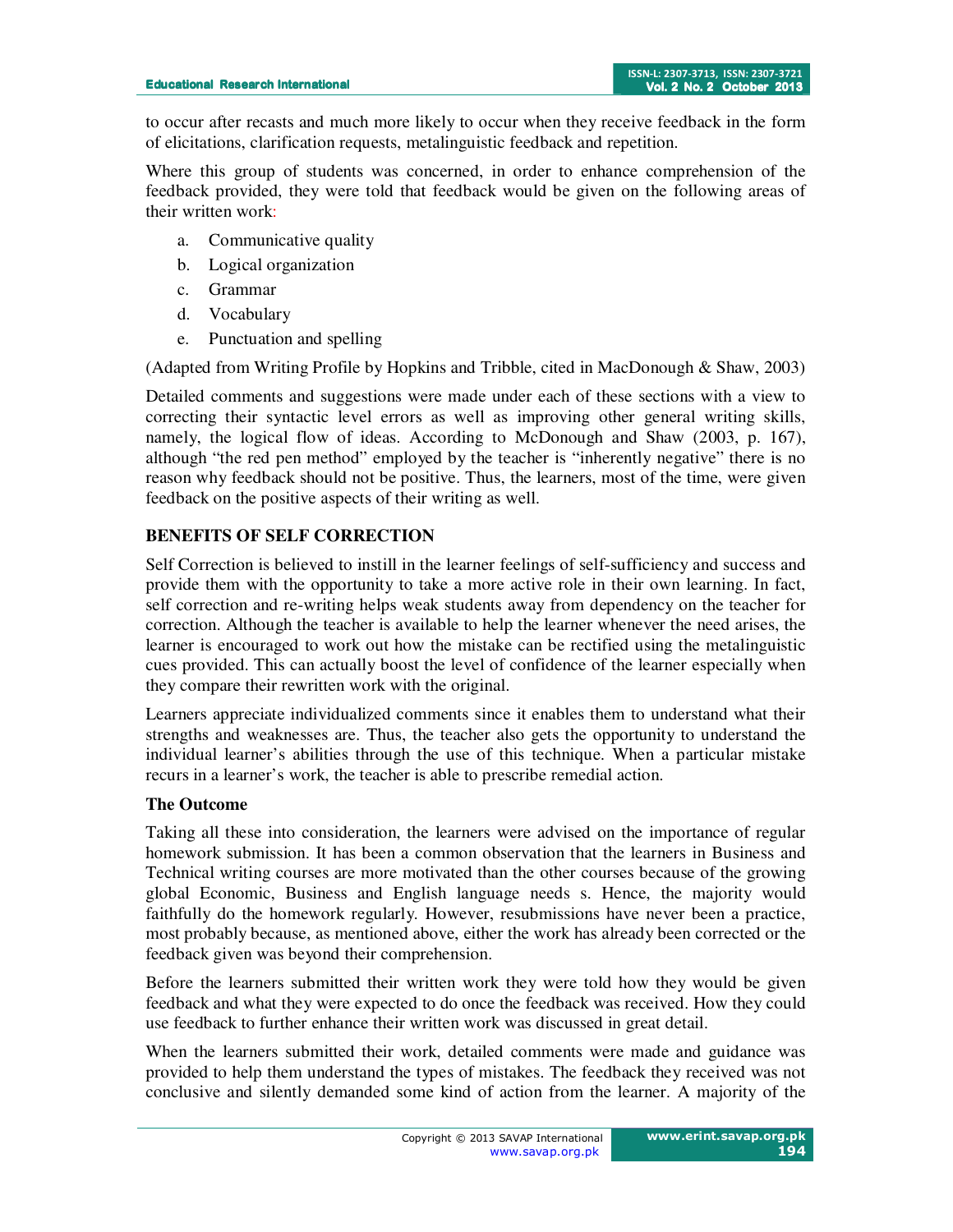learners found it difficult to ignore the feedback given due to its nature. Below are extracts of letters written by two students and the feedback provided using metalinguistic cues.

### **Example 1a**

I am very interested in studying this computer course and would like to have the following details you had advertised.

### **Example 1b**

Dear Mr. Jerom

#### PRICES OF COLOUR LASERJET PRINTER

I'm writing this letter to you get a quotation regarding a high quality color printer. We would like to offer more facilities to students so that please consider about following requirements:

In addition to this, detailed comments on the quality of their written work were made.

Even though there were a number of errors pointed out, comments such as

"You have understood the structure of a "Letter of Request" well. It contains all the important elements you need to include" boosted their self confidence. They made use of the comments given and frequently resubmitted their work. A few extremely motivated learners made  $3 - 4$ resubmissions depending on the importance of the task. Each resubmission was perceived to be better than the previous one.

According to Fathom and Whally (1998, Ferris, 2002, Ferris & Helt, 2000 cited in Hyland & Hyland, 2006, p.4) l "studies measuring student improvement longitudinally suggest that students who receive error feedback over a period of time can improve their language accuracy. This was evident in their resubmitted written work. The following extracts are illustrative of the progress made by one student.

#### **Example 2a**

I must insist that you take remedy action on correction as soon as possible and send it immediately.

#### **Example 2b**

I must insist that you take remedial action as soon as possible and send it immediately.

As illustrated above, a majority of the learners showed progress in the written output they produced. However, not every student made use of this. Sometimes, their workload impeded the motivation to write and rewrite homework assignments. However, the fact that they were able to communicate with the teacher online gave them the opportunity for immediate feedback on their performance and this motivated them to submit work on a regular basis.

#### **CONCLUSION**

In conclusion, it can be stated that the use of metalinguistic feedback in place of explicit feedback exercised a positive influence on the learners' motivation to improve their writing through rewrites since metalinguistic cues provided them with information to understand a mistake type without it being corrected explicitly. It made writing a challenging task since they were required to solve the problems themselves. They were able to witness their own progress which, in turn increased their motivation to work harder.